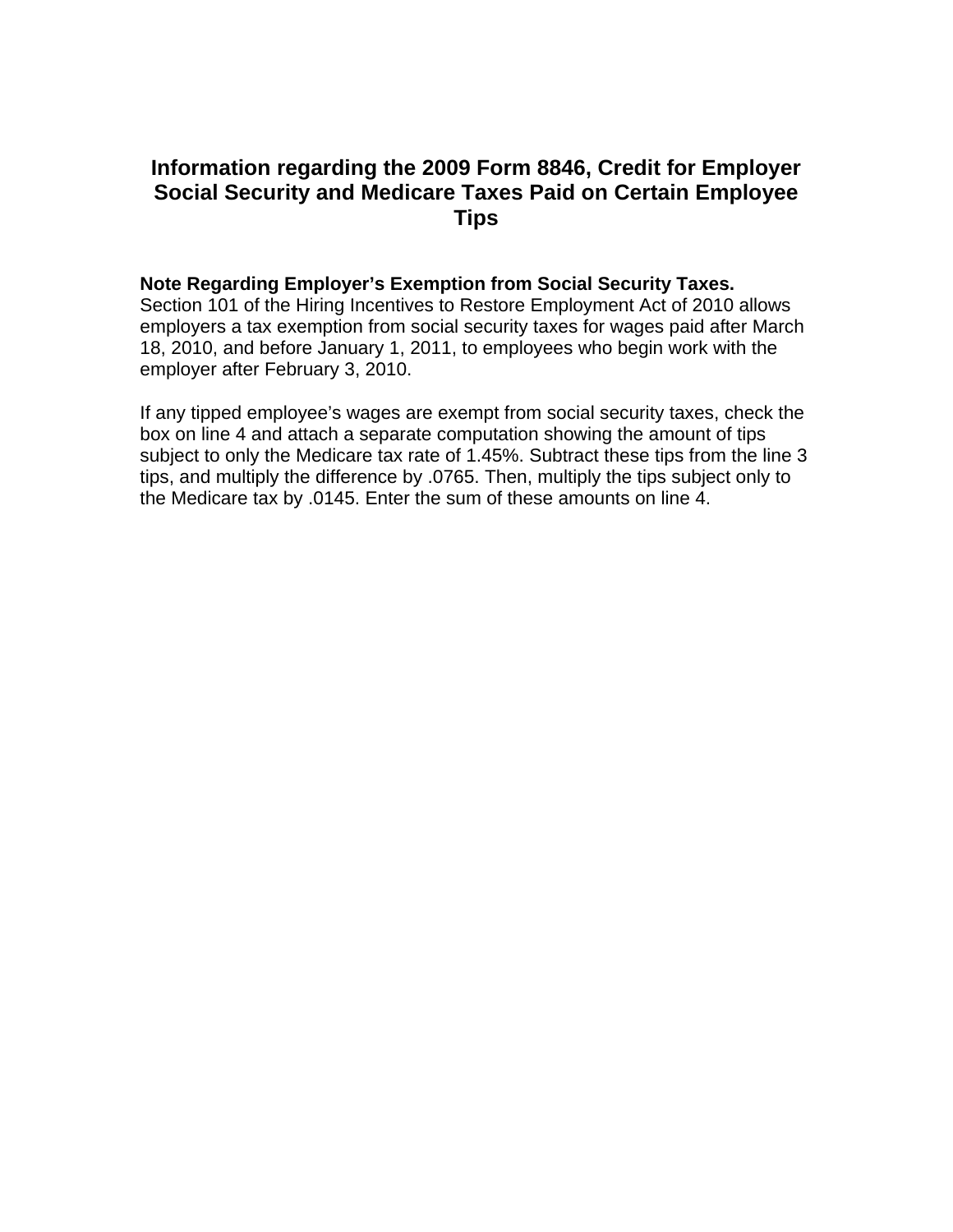

# Credit for Employer Social Security and Medicare Taxes Paid on Certain Employee Tips

© **Attach to your tax return.**

**20**09 **Attachment** Sequence No. **98**

OMB No. 1545-1414

**Note.** Claim this credit **only** for social security and Medicare taxes paid by a food or beverage establishment where tipping is customary for providing food or beverages. See the instructions for line 1.

|              | Tips received by employees for services on which you paid or incurred employer social security                                                                                                                                                                                                                             | $\blacksquare$ |  |
|--------------|----------------------------------------------------------------------------------------------------------------------------------------------------------------------------------------------------------------------------------------------------------------------------------------------------------------------------|----------------|--|
| $\mathbf{2}$ | Tips not subject to the credit provisions (see instructions)                                                                                                                                                                                                                                                               | $\overline{2}$ |  |
|              |                                                                                                                                                                                                                                                                                                                            |                |  |
| 3            |                                                                                                                                                                                                                                                                                                                            | 3              |  |
| 4            | Multiply line 3 by 7.65% (.0765). If you had any tipped employees whose wages (including                                                                                                                                                                                                                                   |                |  |
|              |                                                                                                                                                                                                                                                                                                                            | 4              |  |
| 5            | Credit for employer social security and Medicare taxes paid on certain employee tips from                                                                                                                                                                                                                                  | 5              |  |
| 6            | partnerships and S corporations resolution of the contract of the contract of the contract of the contract of the contract of the contract of the contract of the contract of the contract of the contract of the contract of<br>Add lines 4 and 5. Partnerships and S corporations, report this amount on Schedule K; all |                |  |
|              |                                                                                                                                                                                                                                                                                                                            | 6              |  |
| 7            | Credit for employer social security and Medicare taxes paid on certain employee tips included                                                                                                                                                                                                                              |                |  |
|              |                                                                                                                                                                                                                                                                                                                            | 7              |  |
| 8            |                                                                                                                                                                                                                                                                                                                            | 8              |  |
| 9            | Credit for employer social security and Medicare taxes paid on certain employee tips allowed for                                                                                                                                                                                                                           |                |  |
|              |                                                                                                                                                                                                                                                                                                                            | 9              |  |
| 10           | Carryforward of the credit for employer social security and Medicare taxes paid on certain                                                                                                                                                                                                                                 |                |  |
|              | employee tips that originated in a tax year that began after 2006 (see instructions).                                                                                                                                                                                                                                      | 10             |  |
| 11           | Carryback of the credit for employer social security and Medicare taxes paid on certain                                                                                                                                                                                                                                    |                |  |
|              | employee tips from 2010 (see instructions)<br>Add lines 8 through 11. Report this amount on Form 3800, line 29f                                                                                                                                                                                                            | 11             |  |
| 12           |                                                                                                                                                                                                                                                                                                                            | 12             |  |

# **General Instructions**

Section references are to the Internal Revenue Code.

# **Purpose of Form**

Certain food and beverage establishments (see *Who Should File* below) use Form 8846 to claim a credit for social security and Medicare taxes paid or incurred by the employer on certain employees' tips. The credit is part of the general business credit.

You can claim or elect not to claim the credit any time within 3 years from the due date of your return on either your original return or on an amended return.

# **Who Should File**

File Form 8846 if you meet both of the following conditions.

**1.** You had employees who received tips from customers for providing, delivering, or serving food or beverages for consumption if tipping of employees for delivering or serving food or beverages is customary.

**2.** During the tax year, you paid or incurred employer social security and Medicare taxes on those tips.

# **How the Credit Is Figured**

Generally, the credit equals the amount of employer social security and Medicare taxes paid or incurred by the employer on tips received by the employee. However, the amount of tips for any month that are used to figure the credit must be reduced by the amount by which the wages that would have been payable during that month at \$5.15 an hour exceed the wages (excluding tips) paid by the employer during that month.

For example, an employee worked 100 hours and received \$450 in tips for October 2009. The worker received \$375 in wages (excluding tips) at the rate of \$3.75 an hour. If the employee had been paid \$5.15 an hour, the employee would have received wages, excluding tips, of \$515. For credit purposes, the \$450 in tips is reduced by \$140 (the difference between \$515 and \$375), and only \$310 of the employee's tips for October 2009 is taken into account.

# **Specific Instructions**

Figure the current year credit from your trade or business on lines 1 through 4.

## **Line 1**

Enter the tips received by employees for services on which you paid or incurred employer social security and Medicare taxes during the tax year.

Include tips received from customers for providing, delivering, or serving food or beverages for consumption if tipping of employees for delivering or serving food or beverages is customary.

## **Line 2**

If you pay each tipped employee wages (excluding tips) equal to or more than \$5.15 an hour enter zero on line 2.

Figure the amount of tips included on line 1 that are not creditable for each employee on a monthly basis. This is the total amount that would be payable to the employee at \$5.15 an hour reduced by the wages (excluding tips) actually paid to the employee during the month. Enter on line 2 the total amounts figured for all employees.